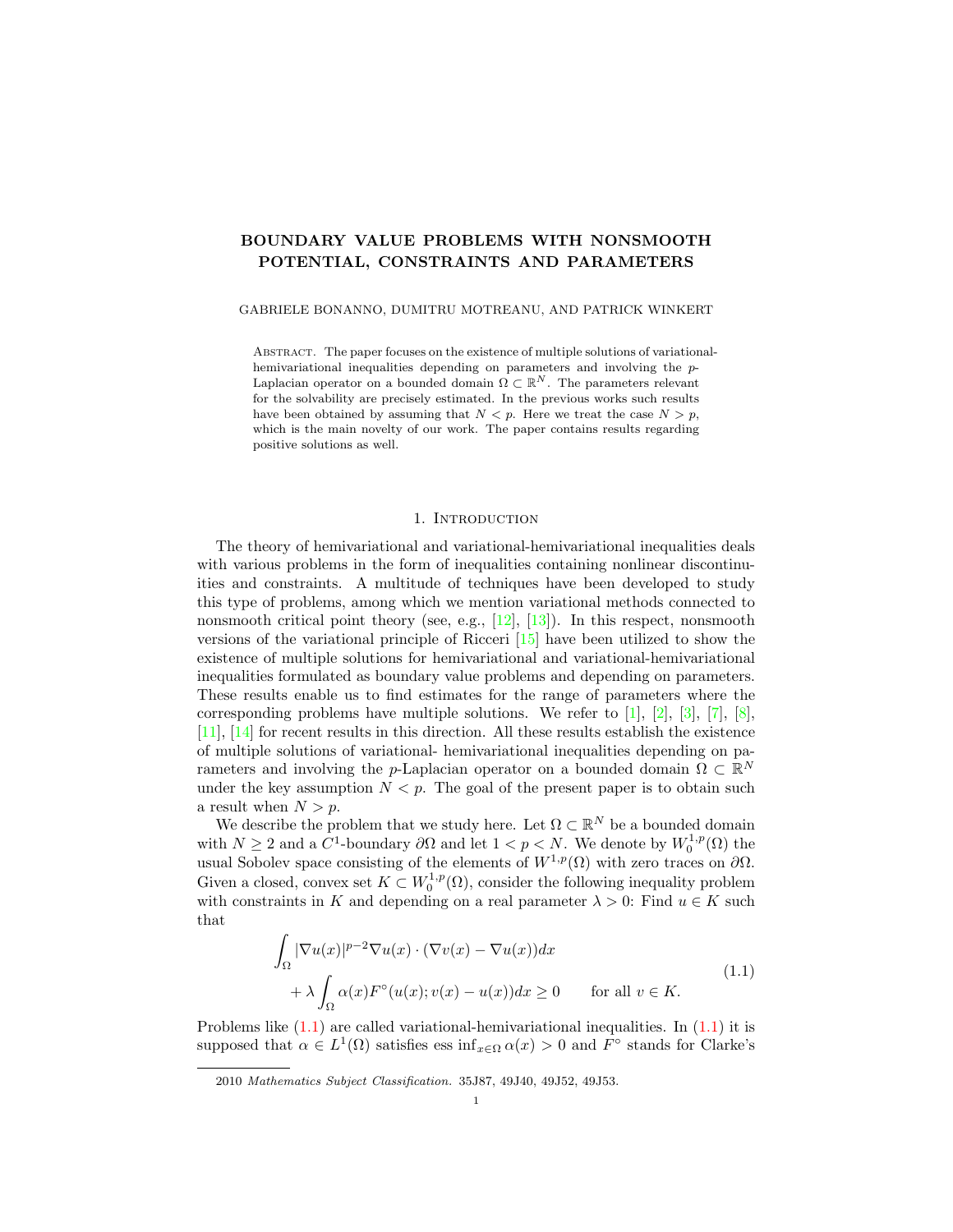generalized directional derivative of a locally Lipschitz function  $F : \mathbb{R} \to \mathbb{R}$  for which we assume the subcritical growth condition

<span id="page-1-0"></span>
$$
|\xi| \le b_1 + b_2 |t|^{s-1} \quad \text{for all } t \in \mathbb{R}, \ \xi \in \partial F(t), \tag{1.2}
$$

with constants  $b_1, b_2 \ge 0$  and  $1 < s < p^* := \frac{Np}{N-p}$ . The notation  $\partial F$  in [\(1.2\)](#page-1-0) means the generalized gradient of  $F$ . We note that under assumption  $(1.2)$ , the integrals in [\(1.1\)](#page-0-0) are well defined.

Our main result, which is stated as Theorem [3.1,](#page-3-0) provides a precise interval for the parameter  $\lambda$  such that the corresponding problem [\(1.1\)](#page-0-0) for such a  $\lambda$  admits at least three distinct weak solutions. The main novelty of this result is the fact that it holds in the case  $N > p$ . We point out that a natural choice for the set of constraints K in [\(1.1\)](#page-0-0) is the cone of nonnegative elements of  $W_0^{1,p}(\Omega)$ , that is

<span id="page-1-2"></span><span id="page-1-1"></span>
$$
K = \{ u \in W_0^{1,p}(\Omega) : u \ge 0 \text{ for a.a. } x \in \Omega \}. \tag{1.3}
$$

With the same data  $\alpha$  and F as above, we also consider the (unconstrained) problem depending on a real parameter  $\lambda > 0$ : Find  $u \in W_0^{1,p}(\Omega)$  such that

$$
\int_{\Omega} |\nabla u(x)|^{p-2} \nabla u(x) \cdot \nabla v(x) dx \n+ \lambda \int_{\Omega} \alpha(x) F^{\circ}(u(x); v(x)) dx \ge 0 \quad \text{for all } v \in W_0^{1,p}(\Omega).
$$
\n(1.4)

Problems as the one stated in [\(1.4\)](#page-1-1) are called hemivariational inequalities. There is a fundamental difference between the problems  $(1.1)$  and  $(1.4)$ , which consists in the fact that  $(1.1)$  is verified through the set of constraints K whose elements act as test functions, whereas in [\(1.4\)](#page-1-1) we act with any element of  $W_0^{1,p}(\Omega)$ . We want to explore the connection between the two problems related to the nonnegative solutions. Namely, take in  $(1.1)$  as set of constraints K the set introduced in  $(1.3)$ , so a solution of  $(1.1)$  is a nonnegative function. The question that we address is under what conditions this nonnegative function is also a (nonnegative) solution of  $(1.4)$ . The converse assertion is clearly true, but generally not the raised one because the test functions in [\(1.4\)](#page-1-1) are in the whole space  $W_0^{1,p}(\Omega)$ . Our results on this topic are given in Theorems [4.1](#page-7-0) and [4.2,](#page-8-0) where we show that, under a verifiable condition on the generalized gradient  $\partial F$ , the question above has a positive answer meaning that the nonnegative solutions of  $(1.1)$  (with K in  $(1.3)$ ) become solutions of [\(1.4\)](#page-1-1).

The rest of the paper is organized as follows. Section [2](#page-1-3) introduces the necessary mathematical background to be used later in the paper. Section [3](#page-3-1) presents our main result on the multiple solutions of problem  $(1.1)$ . Section [4](#page-7-1) examines the connection between the nonnegative solutions of problems  $(1.1)$  and  $(1.4)$ .

# 2. Preliminaries

<span id="page-1-3"></span>Let us start by recalling some basic notions in non-smooth analysis that are required in the sequel. For a real Banach space  $(X, \|\cdot\|)$ , we denote by  $X^*$  its dual space and by  $\langle \cdot, \cdot \rangle$  the duality pairing between X and  $X^*$ . A function  $f : X \to \mathbb{R}$ is said to be locally Lipschitz if for every  $x \in X$  there exist a neighborhood  $U_x$  of x and a constant  $L_x \geq 0$  such that

$$
|f(y) - f(z)| \le L_x \|y - z\| \quad \text{ for all } y, z \in U_x.
$$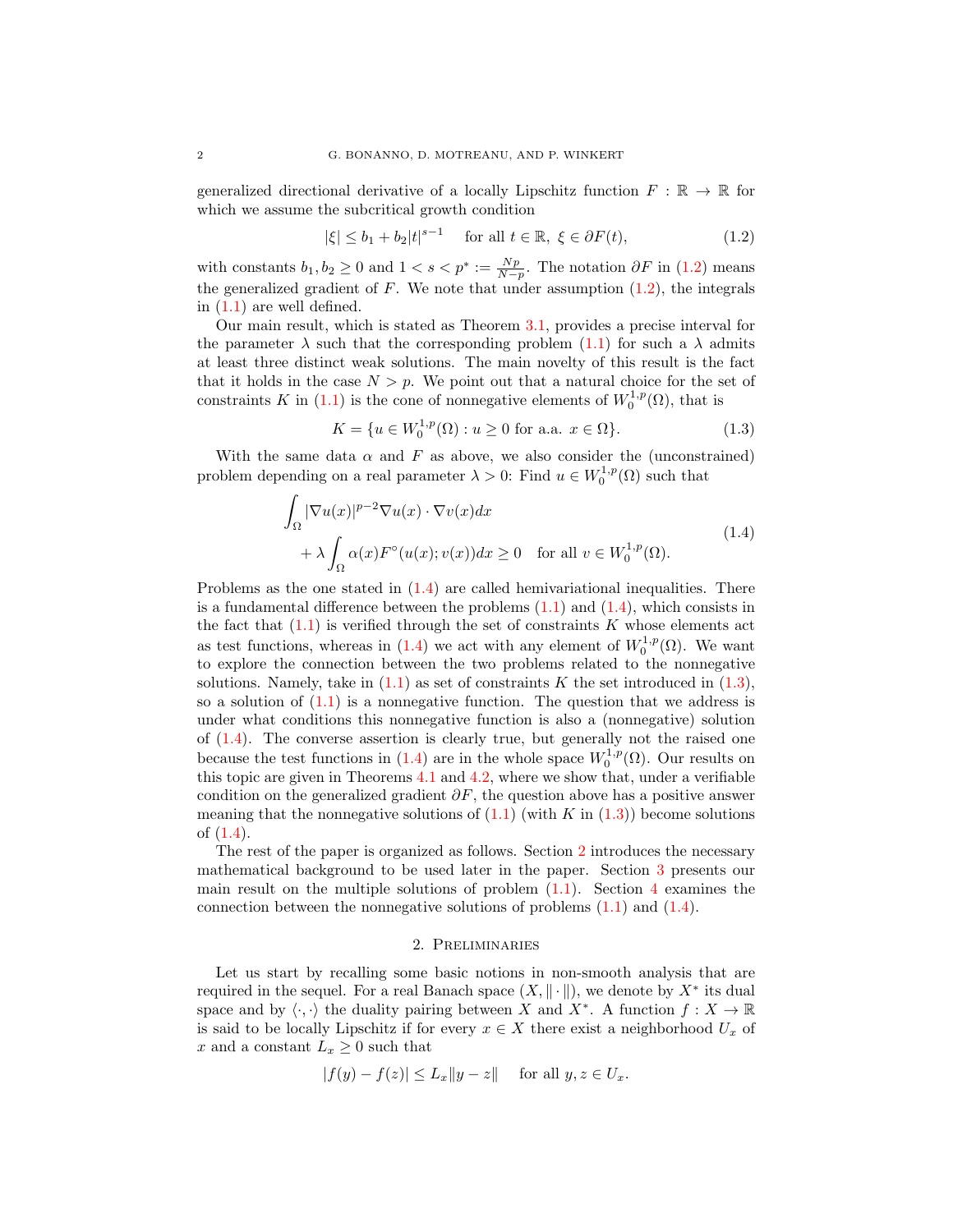For a locally Lipschitz function  $f: X \to \mathbb{R}$  on a Banach space X, the generalized directional derivative of f at the point  $x \in X$  along the direction  $y \in X$  is defined by

$$
f^{\circ}(x; y) := \limsup_{z \to x, t \to 0^+} \frac{f(z + ty) - f(z)}{t}
$$

(see [\[6,](#page-10-10) Chapter 2]). If  $f_1, f_2 : X \to \mathbb{R}$  are locally Lipschitz functions, then we have

$$
(f_1 + f_2)^{\circ}(x, y) \le f_1^{\circ}(x, y) + f_2^{\circ}(x, y) \quad \text{for all } x, y \in X. \tag{2.1}
$$

The generalized gradient of a locally Lipschitz function  $f : X \to \mathbb{R}$  at  $x \in X$  is the set

$$
\partial f(x) := \{ x^* \in X^* : \langle x^*, y \rangle \le f^{\circ}(x; y) \text{ for all } y \in X \}.
$$

An element  $x \in X$  is said to be a critical point of a locally Lipschitz function  $f: X \to \mathbb{R}$  if there holds

<span id="page-2-1"></span>
$$
f^{\circ}(x; y) \ge 0 \quad \text{ for all } y \in X
$$

or, equivalently,  $0 \in \partial f(x)$  (see [\[5\]](#page-10-11)). More generally, for a function  $I : X \rightarrow$  $]-\infty, +\infty]$  expressed as  $I = f + j$  with  $f : X \to \mathbb{R}$  locally Lipschitz and  $j : X \to Y$  $]-\infty, +\infty]$  convex, lower semicontinuous function,  $\notin +\infty$ , an element  $u \in X$  is called a critical point of I if

$$
f^{\circ}(u; v - u) + j(v) - j(u) \ge 0 \quad \text{for all } v \in X
$$

is satisfied (see  $[12,$  Chapter 3] and  $[13]$ ).

Our approach in studying problem  $(1.1)$  relies on an abstract three critical points theorem that we now describe. On a reflexive Banach space  $X$ , there are given a sequentially weakly lower semicontinuous and coercive function  $\Phi : X \to \mathbb{R}$ , a sequentially weakly upper semicontinuous function  $\Upsilon : X \to \mathbb{R}$  and a convex, lower semicontinuous function  $j : X \to ]-\infty, +\infty]$  whose effective domain  $D(j) = \{x \in$  $X : j(x) < +\infty$  fulfills

$$
D(j) \cap \Phi^{-1}(\vert -\infty, r \vert) \neq \emptyset \quad \text{for all } r > \inf_{X} \Phi.
$$

Set

$$
\Psi:=\Upsilon-j
$$

and, for a real parameter  $\lambda > 0$ ,

$$
J_{\lambda} := \Phi - \lambda \Psi = (\Phi - \lambda \Upsilon) + \lambda j,
$$
  

$$
\varphi_1(r) = \inf_{y \in \Phi^{-1}(]-\infty, r[)} \frac{\left(\sup_{x \in \Phi^{-1}(]-\infty, r[)} \Psi(x)\right) - \Psi(y)}{r - \Phi(y)} \quad \text{for all } r > \inf_{X} \Phi,
$$
  

$$
\varphi_2(r) = \sup_{y \in \Phi^{-1}(]-r, +\infty[)} \frac{\Psi(y) - \left(\sup_{x \in \Phi^{-1}(-\infty, r[)} \Psi(x)\right)}{\Phi(y) - r} \quad \text{for all } r < \sup_{X} \Phi.
$$

The following result was recently proved in [\[3,](#page-10-5) Theorem 2.1].

<span id="page-2-0"></span>**Theorem 2.1.** Assume that there is  $r \in \left[\inf_{X} \Phi, \sup_{X} \Phi\right]$  such that  $\varphi_1(r) < \varphi_2(r)$ and the functional  $J_{\lambda}$  is bounded from below and satisfies the (PS)-condition for each  $\lambda \in \Lambda := \left[\frac{1}{\varphi_2(r)}, \frac{1}{\varphi_1(r)}\right]$ . Then, for each  $\lambda \in \Lambda$ ,  $J_\lambda$  has at least three distinct critical points.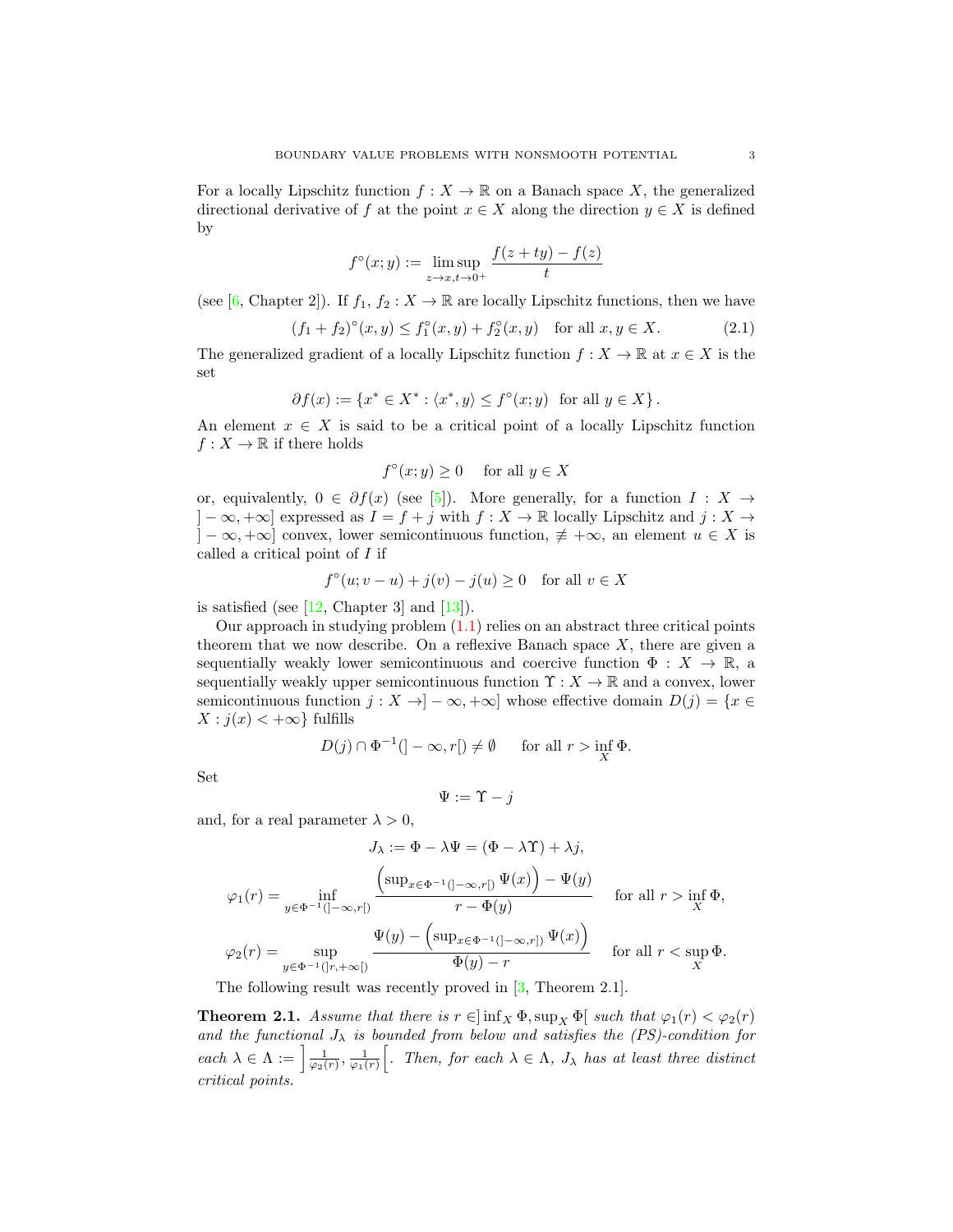Such results originate in Ricceri's work (see [\[15\]](#page-10-2) and the references therein). Nonsmooth versions can be found in [\[1\]](#page-10-3) and [\[11\]](#page-10-8).

# <span id="page-3-2"></span>3. Main result

<span id="page-3-1"></span>The Sobolev embedding theorem ensures the existence of a constant  $c_{p^*} > 0$ such that

$$
||u||_{L^{p^*}(\Omega)} \le c_{p^*} ||u||_{W_0^{1,p}(\Omega)} \quad \text{for all } u \in W_0^{1,p}(\Omega). \tag{3.1}
$$

The expression of the best such constant is known

$$
c_{p^*} = \frac{1}{\sqrt{\pi}} \frac{1}{N^{\frac{1}{p}}} \left(\frac{p-1}{N-p}\right)^{1-\frac{1}{p}} \left(\frac{\Gamma\left(1+\frac{N}{2}\right)\Gamma(N)}{\Gamma\left(\frac{N}{p}\right)\Gamma\left(1+N-\frac{N}{p}\right)}\right)^{\frac{1}{N}}
$$

(see Talenti [\[16\]](#page-10-12)). As  $s < p^*$  in [\(1.2\)](#page-1-0), we have that

$$
||u||_{L^{s}(\Omega)} \leq c_s ||u||_{W_0^{1,p}(\Omega)} \quad \text{for all } u \in W_0^{1,p}(\Omega),
$$
 (3.2)

with a positive constant  $c_s$  which can be evaluated through Hölder's inequality and [\(3.1\)](#page-3-2) as follows

$$
c_s \leq |\Omega|^{\frac{p^*-s}{p^*s}} \frac{1}{\sqrt{\pi}} \frac{1}{N^{\frac{1}{p}}} \left(\frac{p-1}{N-p}\right)^{1-\frac{1}{p}} \left(\frac{\Gamma\left(1+\frac{N}{2}\right)\Gamma(N)}{\Gamma\left(\frac{N}{p}\right)\Gamma\left(1+N-\frac{N}{p}\right)}\right)^{\frac{1}{N}}.
$$

Denote

<span id="page-3-5"></span><span id="page-3-4"></span><span id="page-3-3"></span>
$$
D := \sup_{x \in \Omega} \text{dist}(x, \partial \Omega), \tag{3.3}
$$

so it is clear that there is  $x_0 \in \Omega$  such that the open ball  $B(x_0, D)$  is contained in Ω. Using the positive constants  $b_1, b_2$  in  $(1.2), c_1, c_s$  in  $(3.2)$  and D in  $(3.3)$ , we set

$$
K_1 := \frac{\|\alpha\|_{L^{\infty}(\Omega)} b_1 c_1 p^{\frac{1}{p}} p^{p-1} (p^N - (p-1)^N)}{(p-1)^N D^p},
$$
  
\n
$$
K_2 := \frac{\|\alpha\|_{L^{\infty}(\Omega)} b_2 c_s^s p^{\frac{s}{p}} p^{p-1} (p^N - (p-1)^N)}{s(p-1)^N D^p},
$$
\n(3.4)

<span id="page-3-6"></span>
$$
\kappa := \frac{Dp^{\frac{1}{p}}}{p\pi^{\frac{N}{2p}}} \left( \frac{\Gamma\left(1 + \frac{N}{2}\right)}{D^N - \left(\frac{(p-1)D}{p}\right)^N} \right)^{\frac{1}{p}}.
$$
\n(3.5)

In view of the above remarks, the numbers  $K_1, K_2, \kappa$  in  $(3.4), (3.5)$  $(3.4), (3.5)$  can be effectively estimated.

Now we state our main result.

<span id="page-3-0"></span>**Theorem 3.1.** Assume that  $\alpha \in L^{\infty}(\Omega)$  fulfills ess inf<sub> $x \in \Omega$ </sub>  $\alpha(x) > 0$ ,  $F : \mathbb{R} \to \mathbb{R}$  is a locally Lipschitz function, with  $F(0) = 0$ , satisfying the subcritical growth condition [\(1.2\)](#page-1-0) and K is a nonempty, closed, convex subset of  $W_0^{1,p}(\Omega)$ . In addition, we suppose: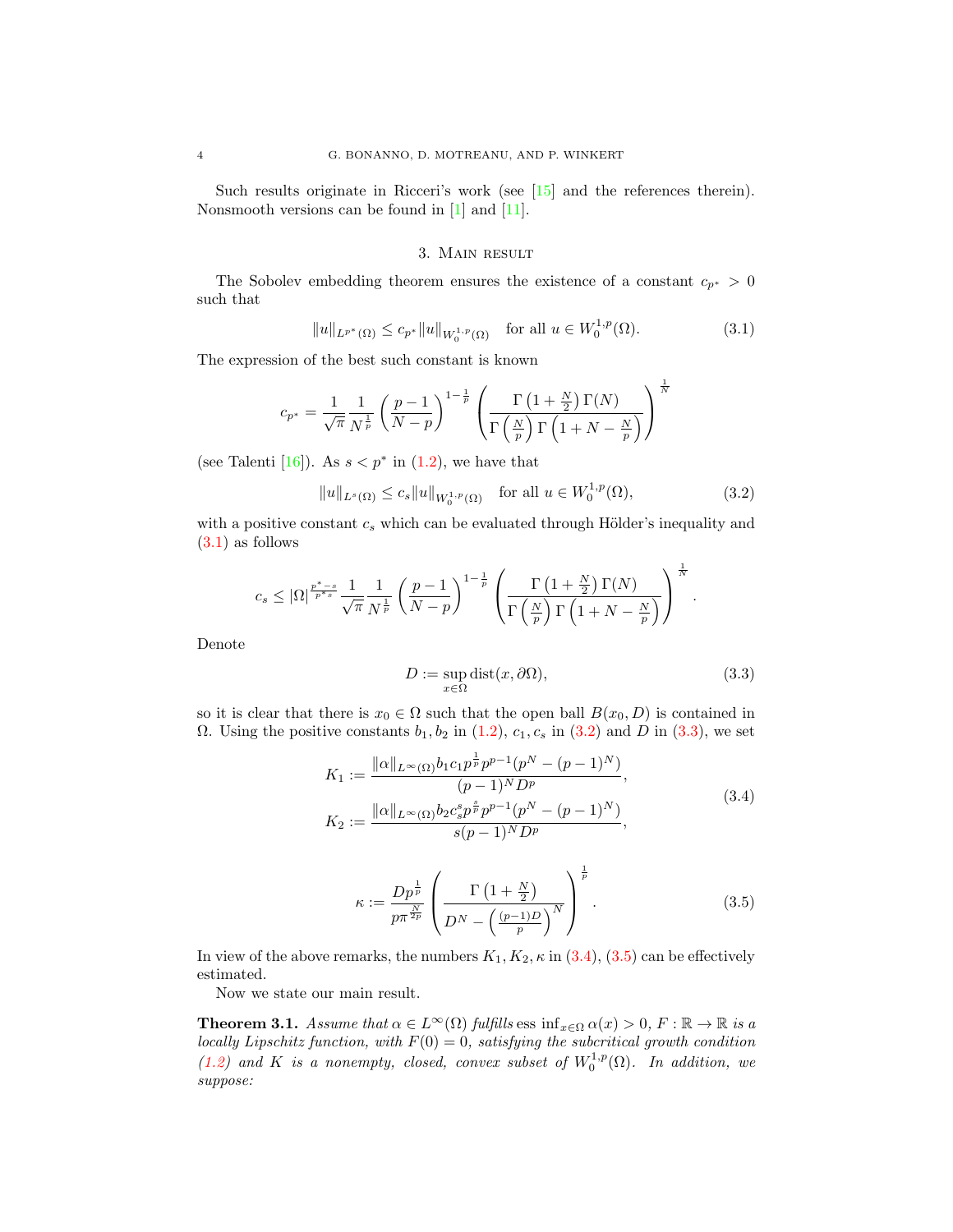(H1) 
$$
K_1 \frac{1}{a_1^{p-1}} + K_2 a_1^{s-p} < \text{ess inf } \alpha(x) \frac{\left[-F(a_2)\right]}{a_2^p} \text{ for positive constants } a_1, a_2 \text{ with}
$$
\n
$$
a_2 > \kappa a_1 \text{ (see (3.5)), and } K_i, i = 1, 2, given in (3.4);
$$

(H2) 
$$
\limsup_{|\xi| \to +\infty} \frac{-F(\xi)}{|\xi|^p} \le 0;
$$

(H3) 
$$
-F(t) \ge 0
$$
 for all  $t \in [0, a_2]$ ;

(H4) 
$$
u_{a_2} \in K
$$
, where

$$
u_{a_2}(x) = \begin{cases} 0 & \text{if } x \in \Omega \setminus B(x_0, D), \\ \frac{pa_2}{D}(D - |x - x_0|) & \text{if } x \in B(x_0, D) \setminus B\left(x_0, \frac{(p-1)D}{p}\right), \\ a_2 & \text{if } x \in B\left(x_0, \frac{(p-1)D}{p}\right) \end{cases}
$$

for all  $x \in \Omega$ . Then, for every  $\lambda \in \Lambda$  with

<span id="page-4-1"></span>
$$
\Lambda := \left[ \frac{p^{p-1}(p^N - (p-1)^N)}{(p-1)^N D^p} \frac{1}{\cos \inf_{x \in \Omega} \alpha(x)} \frac{a_2^p}{[-F(a_2)]}, \frac{p^{p-1}(p^N - (p-1)^N)}{(p-1)^N D^p} \frac{1}{K_1 \frac{1}{a_1^{p-1}} + K_2 a_1^{s-p}} \right],
$$
\n(3.6)

problem  $(1.1)$  possesses at least three distinct weak solutions.

*Proof.* Fix  $\lambda \in \Lambda$ . We are going to apply Theorem [2.1](#page-2-0) on the space  $X = W_0^{1,p}(\Omega)$ . To this end, for any  $u \in W_0^{1,p}(\Omega)$  we define

$$
\Phi(u) := \frac{1}{p} ||u||_{W_0^{1,p}(\Omega)}^p, \qquad j(u) = \begin{cases} 0, & \text{if } u \in K, \\ +\infty, & \text{otherwise,} \end{cases}
$$

$$
\Upsilon(u) = \int_{\Omega} \alpha(x) [-F(u(x))] dx.
$$

As in Section [1](#page-0-1) we set

$$
\Psi(u) = \Upsilon(u) - j(u), \qquad J_{\lambda}(u) = \Phi(u) - \lambda \Psi(u),
$$

which results in

$$
J_{\lambda}(u) = \frac{1}{p} ||u||_{W_0^{1,p}(\Omega)}^p - \lambda \int_{\Omega} \alpha(x) [-F(u(x))] dx.
$$

Recall the function  $\varphi_1$  in Section [2.](#page-1-3) Since  $F(0) = 0$ , it follows that

<span id="page-4-0"></span>
$$
\varphi_1(r) \le \frac{\sup_{\Phi(u) < r} \Upsilon(u)}{r} \text{ for all } r > 0. \tag{3.7}
$$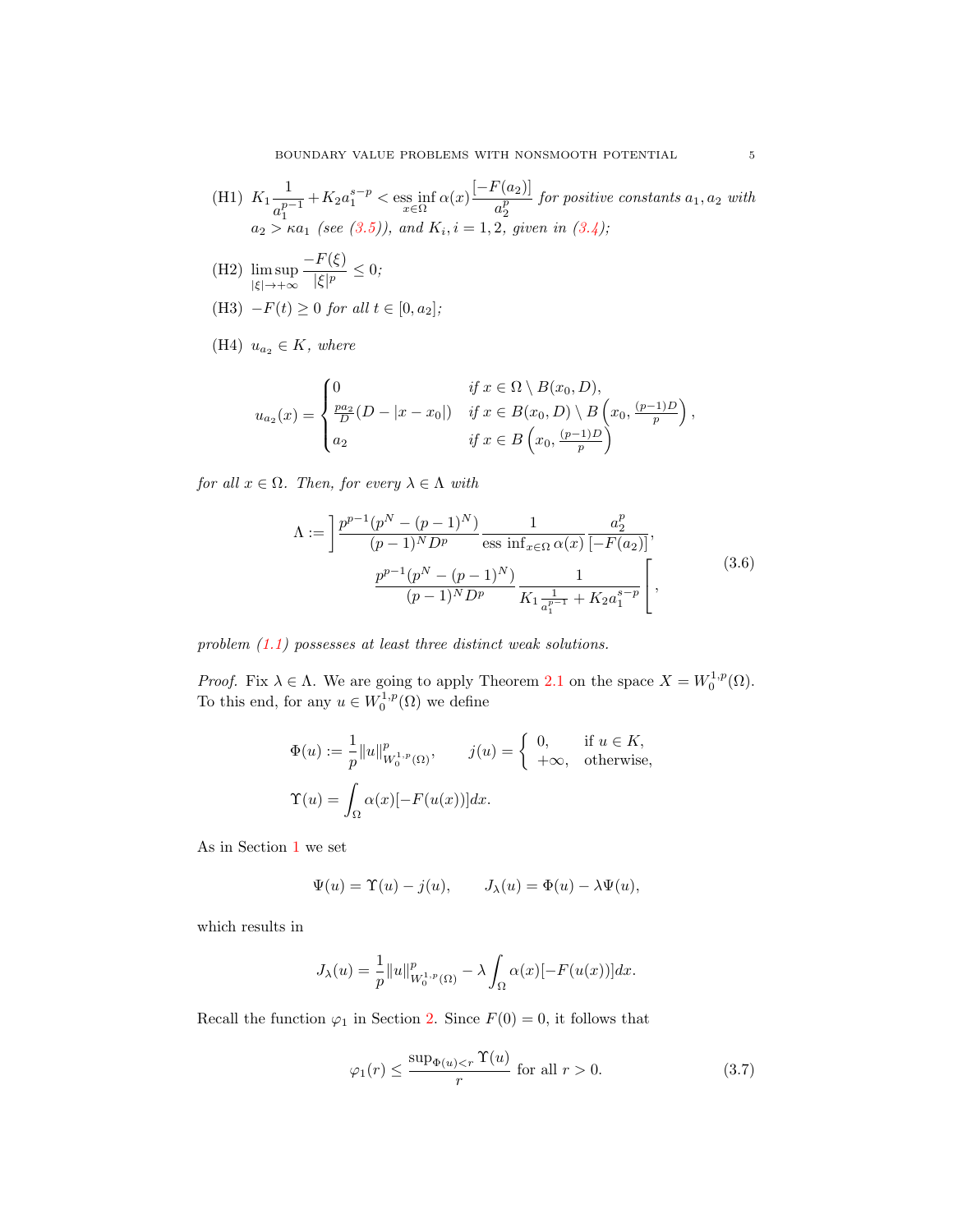From  $(1.2)$ ,  $(3.2)$  and  $(3.4)$ , we derive the estimate

$$
\begin{split} \Upsilon(u) &\leq \|\alpha\|_{L^{\infty}(\Omega)} b_1 \|u\|_{L^1(\Omega)} + \|\alpha\|_{L^{\infty}(\Omega)} \frac{b_2}{s} \|u\|_{L^s(\Omega)}^s \\ &\leq \|\alpha\|_{L^{\infty}(\Omega)} b_1 c_1 \|u\|_{W_0^{1,p}(\Omega)} + \|\alpha\|_{L^{\infty}(\Omega)} \frac{b_2}{s} c_s^s \|u\|_{W_0^{1,p}(\Omega)}^s \\ &\quad= \frac{(p-1)^N D^p K_1}{p^{\frac{1}{p}} p^{p-1} (p^N - (p-1)^N)} \|u\|_{W_0^{1,p}(\Omega)} \\ &\quad + \frac{(p-1)^N D^p K_2}{p^{\frac{s}{p}} p^{p-1} (p^N - (p-1)^N)} \|u\|_{W_0^{1,p}(\Omega)}^s \quad \text{for all } u \in W_0^{1,p}(\Omega). \end{split} \tag{3.8}
$$

Then  $(3.7)$  and  $(3.8)$  yield

<span id="page-5-0"></span>
$$
\varphi_1(a_1^p) \le \frac{(p-1)^N D^p}{p^{p-1}(p^N - (p-1)^N)} \left( K_1 \frac{1}{a_1^{p-1}} + K_2 a_1^{s-p} \right). \tag{3.9}
$$

By the definition of the function  $\boldsymbol{u}_{a_2}$  we obtain

$$
\Phi(u_{a_2}) = \frac{1}{p} \int_{B(x_0, D) \backslash B(x_0, \frac{(p-1)D}{p})} \frac{(pa_2)^p}{D^p} dx \n= \frac{1}{p} \frac{(pa_2)^p}{D^p} \frac{\pi^{\frac{N}{2}}}{\Gamma(1 + \frac{N}{2}))} \left( D^N - \left( \frac{(p-1)D}{p} \right)^N \right).
$$
\n(3.10)

From hypothesis (H1) we know that  $a_2 > \kappa a_1$ , so [\(3.5\)](#page-3-6) implies

<span id="page-5-7"></span><span id="page-5-6"></span><span id="page-5-5"></span><span id="page-5-4"></span><span id="page-5-3"></span><span id="page-5-2"></span><span id="page-5-1"></span>
$$
\Phi(u_{a_2}) > a_1^p. \tag{3.11}
$$

On the other hand, thanks to (H3) and (H4) we may write

$$
\Psi(u_{a_2}) \ge -F(a_2) \underset{x \in \Omega}{\text{ess inf}} \,\alpha(x) \frac{\pi^{\frac{N}{2}}}{\Gamma\left(1 + \frac{N}{2}\right)} \frac{(p-1)^N D^N}{p^N}.\tag{3.12}
$$

Combining  $(3.10)$  and  $(3.12)$  leads to

$$
\frac{\Psi(u_{a_2})}{\Phi(u_{a_2})} \ge \frac{D^p}{p^{p-1}} \frac{(p-1)^N}{p^N - (p-1)^N} \operatorname{ess\,inf}_{x \in \Omega} \alpha(x) \frac{[-F(a_2)]}{a_2^p}.
$$
\n(3.13)

Now, on the basis of  $(H1)$ , we obtain from  $(3.9)$  and  $(3.13)$  that

$$
\varphi_1(a_1^p) < \frac{(p-1)^N D^p}{p^{p-1}(p^N - (p-1)^N)} \operatorname{ess\,inf}_{x \in \Omega} \alpha(x) \frac{\left[-F(a_2)\right]}{a_2^p} \le \frac{\Psi(u_{a_2})}{\Phi(u_{a_2})}.\tag{3.14}
$$

Using  $(3.8)$ , hypothesis  $(H1)$  and  $(3.13)$  ensures that

$$
\frac{\sup_{\Phi(u) \le a_1^p} \Psi(u)}{a_1^p} \le \frac{(p-1)^N D^p}{p^{p-1}(p^N - (p-1)^N)} \left( K_1 \frac{1}{a_1^{p-1}} + K_2 a_1^{s-p} \right)
$$
  

$$
< \frac{(p-1)^N D^p}{p^{p-1}(p^N - (p-1)^N)} \operatorname{ess}_{x \in \Omega} \inf_{a \in \Omega} \alpha(x) \frac{[-F(a_2)]}{a_2^p}
$$
(3.15)  

$$
\le \frac{\Psi(u_{a_2})}{\Phi(u_{a_2})}.
$$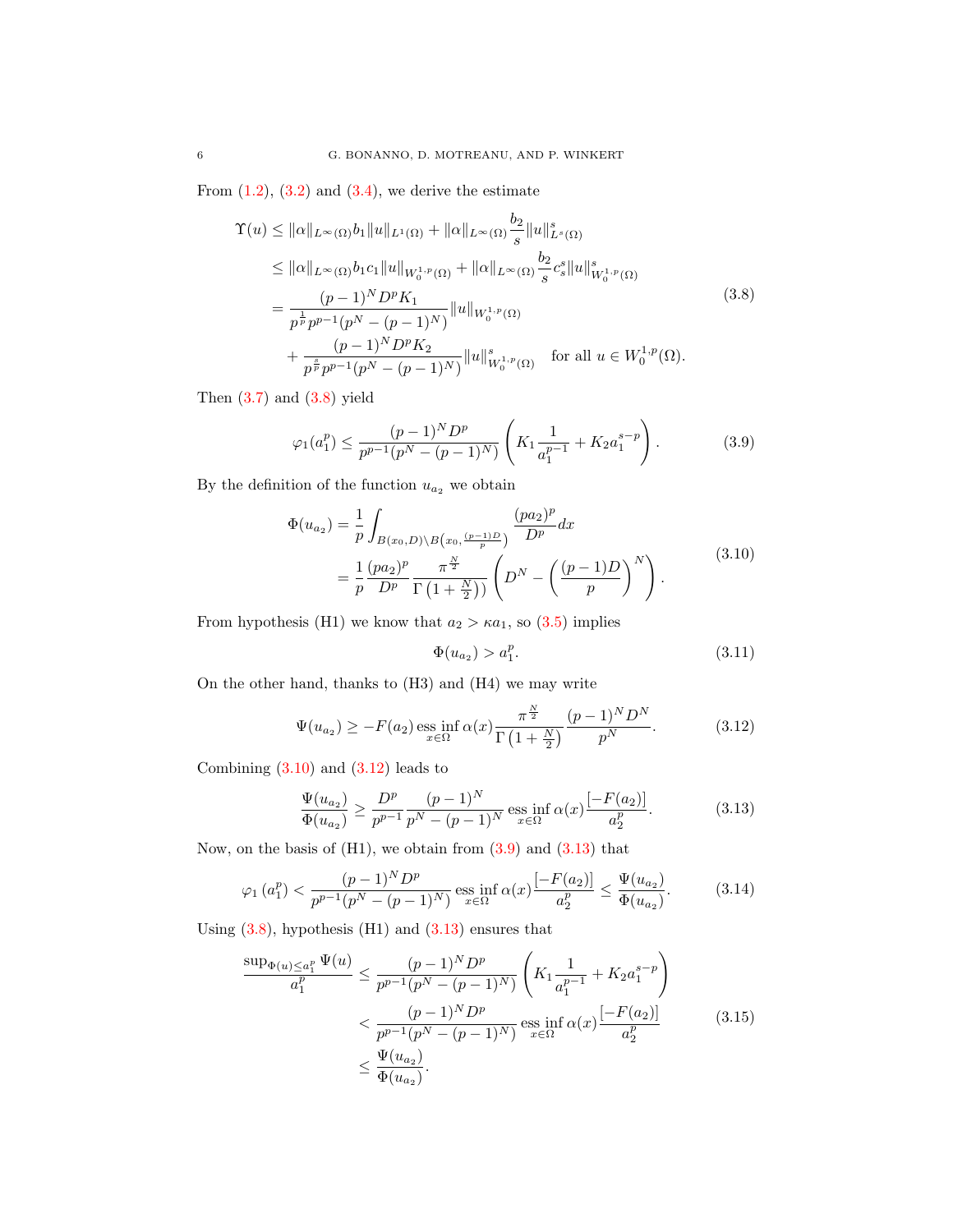Let us recall the function  $\varphi_2$  introduced in Section [2.](#page-1-3) Then  $(3.11)$  and  $(3.15)$  enable us to get

$$
\varphi_2(a_1^p) \ge \frac{\Psi(u_{a_2}) - \sup_{\Phi(u) \le a_1^p} \Psi(u)}{\Phi(u_{a_2}) - a_1^p} > \frac{\Psi(u_{a_2}) - a_1^p \Psi(u_{a_2})}{\Phi(u_{a_2}) - a_1^p} = \frac{\Psi(u_{a_2})}{\Phi(u_{a_2})}.
$$
 (3.16)

It turns out from  $(3.14)$ ,  $(3.16)$  and  $(3.11)$  that

$$
\varphi_1(a_1^p) < \varphi_2(a_1^p)
$$
 and  $a_1^p \in ]0, \Phi(u_{a_2})[$ .

Hence the assumption of Theorem [2.1](#page-2-0) holds true for  $r = a_1^p$ .

Let us prove the coercivity of  $J_\lambda$  for every  $\lambda \in \Lambda$  with  $\Lambda$  given in [\(3.6\)](#page-4-1). Fix  $\lambda \in \Lambda$  and a constant  $\tau > 0$  satisfying

<span id="page-6-1"></span><span id="page-6-0"></span>
$$
\tau < \frac{1}{\lambda p c_p^p \| \alpha \|_{L^\infty(\Omega)}}.
$$

By  $(1.2)$  and  $(H2)$ , we have the estimate

$$
-F(t) \le \tau |t|^p + \tilde{c} \quad \text{for all } t \in \mathbb{R}
$$
 (3.17)

with a constant  $\tilde{c} \geq 0$ . Then  $(3.17)$  and  $(3.2)$  with  $s = p$  imply

$$
J_{\lambda}(u) = \Phi(u) - \lambda \Psi(u) \ge \left[\frac{1}{p} - \lambda \tau c_p^p \|\alpha\|_{L^{\infty}(\Omega)}\right] \|u\|_{W^{1,p}(\Omega)}^p - \lambda \tilde{c}\|\alpha\|_{L^{\infty}(\Omega)},
$$

for all  $u \in W_0^{1,p}(\Omega)$ . This shows that  $J_\lambda$  is coercive, so the Palais-Smale condition for  $J_{\lambda}$  follows (see [\[11,](#page-10-8) Proposition 2.3]). Therefore all the assumptions of Theorem [2.1](#page-2-0) are fulfilled, so Theorem 2.1 with  $r = a_1^p$  applies.

Gathering some estimates obtained in  $(3.16)$ ,  $(3.15)$  and  $(3.9)$  we infer that

$$
\frac{1}{\varphi_2(a_1^p)} < \frac{\Phi(u_{a_2})}{\Psi(u_{a_2})} \le \frac{p^{p-1}(p^N - (p-1)^N)}{(p-1)^N D^p} \frac{a_2^p}{(\text{ess inf}_{x \in \Omega} \alpha(x))[-F(a_2)]}
$$
\n
$$
\frac{p^{p-1}(p^N - (p-1)^N)}{(p-1)^N D^p} \frac{1}{K_1 \frac{1}{a_1^{p-1}} + K_2 a_1^{s-p}} \le \frac{1}{\varphi_1(a_1^p)}.
$$

It follows that the interval  $\Lambda$  obtained in Theorem [2.1](#page-2-0) with  $r = a_1^p$  contains the interval  $\Lambda$  in [\(3.6\)](#page-4-1). We have thus shown that for any  $\lambda$  belonging to the interval  $\Lambda$ in [\(3.6\)](#page-4-1) there exist at least three distinct critical points of  $J_{\lambda}$ .

Let u be a critical point of  $J_{\lambda}$ , which reads as

$$
(\Phi - \lambda \Upsilon)^{\circ}(u; v - u) + \lambda j(v) - \lambda j(u) \ge 0 \quad \text{ for all } v \in W_0^{1, p}(\Omega).
$$

This amounts to saying that  $u \in K$  and

<span id="page-6-4"></span><span id="page-6-3"></span><span id="page-6-2"></span>
$$
(\Phi - \lambda \Upsilon)^{\circ}(u; v - u) \ge 0 \quad \text{ for all } v \in K. \tag{3.18}
$$

Thanks to  $(2.1)$ , it is seen from  $(3.18)$  that

$$
\int_{\Omega} |\nabla u(x)|^{p-2} \nabla u(x) \cdot (\nabla v(x) - \nabla u(x)) dx + \lambda (-\Upsilon)^{\circ}(u; v - u) \ge 0 \quad \text{for all } v \in K.
$$
\n(3.19)

We note that assumption  $(1.2)$  guarantees the applicability of formula  $(2)$  in  $[6, p$ . 77] to infer that

$$
(-\Upsilon)^{\circ}(u;v-u) \leq \int_{\Omega} \alpha(x) F^{\circ}(u(x);v(x)-u(x))dx. \tag{3.20}
$$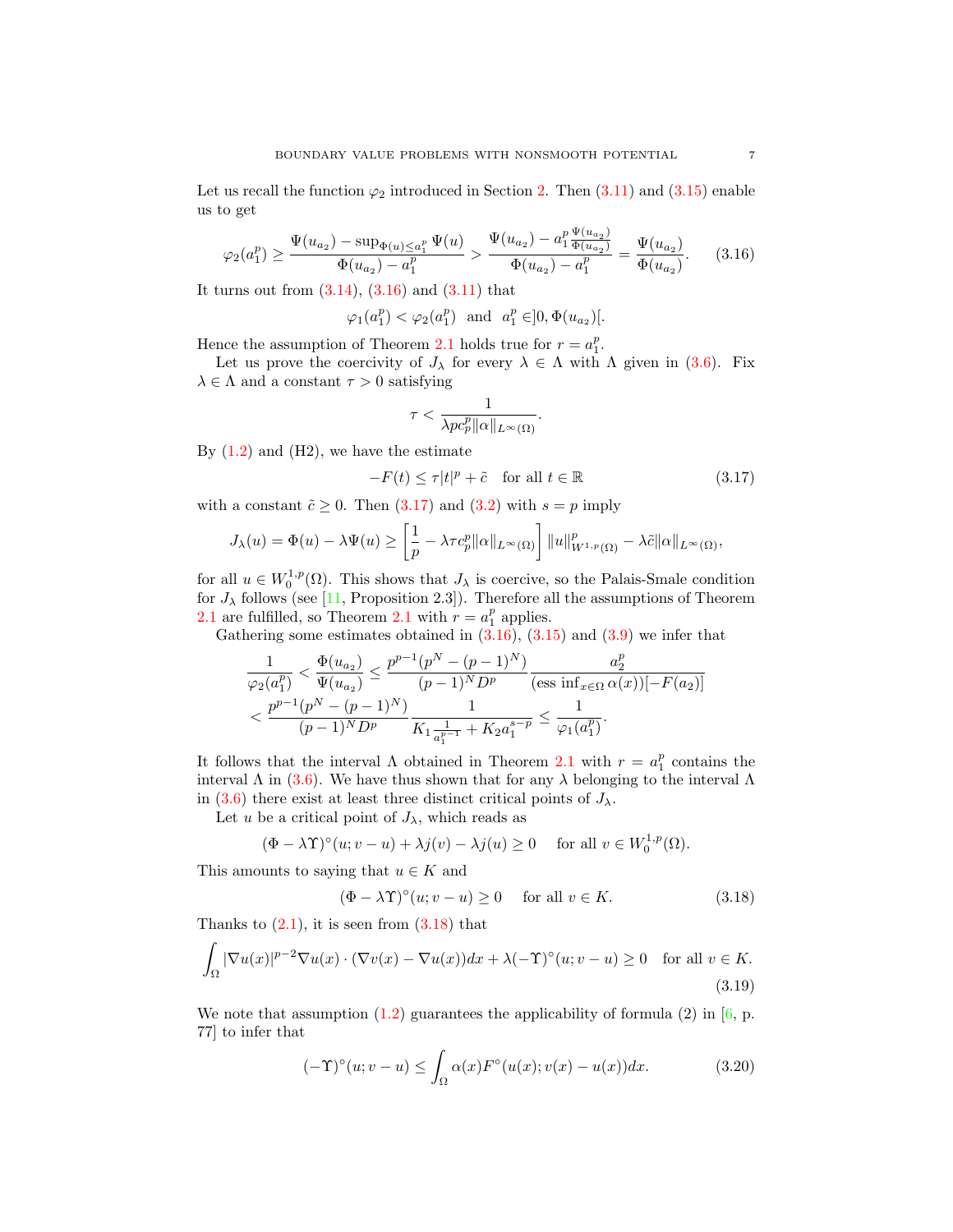Then  $(3.19)$  and  $(3.20)$  lead to

$$
\int_{\Omega} |\nabla u(x)|^{p-2} \nabla u(x) \cdot (\nabla v(x) - \nabla u(x)) dx
$$
  
+  $\lambda \int_{\Omega} \alpha(x) F^{\circ}(u(x); v(x) - u(x)) dx \ge 0 \text{ for all } v \in K.$ 

This means exactly that  $u$  is a solution of problem  $(1.1)$ . The proof is thus complete.  $\Box$ 

It is interesting that the interval  $\Lambda$  determined in Theorem [3.1](#page-3-0) does not depend on the set of constrains  $K$  provided assumptions  $(H1)-(H4)$  are fulfilled. A meaningful case of Theorem [3.1](#page-3-0) is when the closed convex set  $K$  is the cone of nonnegative functions.

<span id="page-7-2"></span>Corollary 3.2. Let the functions  $\alpha$  and F be as in Theorem [3.1](#page-3-0) and satisfy hypotheses (H1)-(H3). If  $\lambda \in \Lambda$  for  $\Lambda$  in [\(3.6\)](#page-4-1), then problem [\(1.1\)](#page-0-0) with K in [\(1.3\)](#page-1-2) possesses at least three distinct nonnegative weak solutions.

*Proof.* Note that condition (H4) holds true for the set K in  $(1.3)$ . Since the as-sumptions of Theorem [3.1](#page-3-0) are satisfied, we may apply Theorem 3.1 which yields the stated result.  $\hfill \square$ 

# 4. Nonnegative solutions

<span id="page-7-1"></span>In the setting of Corollary [3.2](#page-7-2) we can compare the obtained solutions with the nonnegative solutions of the hemivariational inequality [\(1.4\)](#page-1-1). Obviously, every nonnegative solution of  $(1.4)$  is a solution of  $(1.1)$  with K in  $(1.3)$ . The next theorem addresses the converse assertion which occurs by strengthening hypothesis (H3).

<span id="page-7-0"></span>**Theorem 4.1.** Assume that  $\alpha \in L^{\infty}(\Omega)$  satisfies ess inf<sub>x∈Ω</sub>  $\alpha(x) > 0$  and  $F : \mathbb{R} \to$  $\mathbb R$  is a locally Lipschitz function, with  $F(0) = 0$ , for which the subcritical growth condition [\(1.2\)](#page-1-0) holds true and in addition

(H3') there is a constant  $a_2 > 0$  such that

<span id="page-7-4"></span><span id="page-7-3"></span>
$$
\xi \le 0 \quad \text{for all } \xi \in \partial F(t) \text{ with } t \in [0, a_2]. \tag{4.1}
$$

Then every solution  $u \geq 0$  of problem [\(1.1\)](#page-0-0), with K in [\(1.3\)](#page-1-2) and any  $\lambda > 0$ , that is

$$
\int_{\Omega} |\nabla u(x)|^{p-2} \nabla u(x) \cdot \nabla (v(x) - u(x)) dx
$$
\n
$$
+ \lambda \int_{\Omega} \alpha(x) F^{\circ}(u(x); v(x) - u(x)) dx \ge 0
$$
\n(4.2)

for all  $v \in W_0^{1,p}(\Omega)$ ,  $v \geq 0$ , and which satisfies  $u(x) \in [0, a_2]$  for all  $x \in \Omega$ , is a (nonnegative) solution of problem  $(1.4)$ .

*Proof.* Let u be a solution of problem  $(1.1)$  with K in  $(1.3)$  satisfying  $u(x) \in [0, a_2]$ for all  $x \in \Omega$ . We have to show that u is a solution of [\(1.4\)](#page-1-1) if assumption (H3') is satisfied. To this end we follow an idea in the proof of Ma  $[10,$  Theorem 1.7. Let  $\varepsilon > 0$  and  $w \in W_0^{1,p}(\Omega)$ . Setting  $w_{\varepsilon} = -\min\{0, u + \varepsilon w\}$ , we have that  $v = u + \varepsilon w + w_{\varepsilon} \in K$  (see [\(1.3\)](#page-1-2)). Then [\(4.2\)](#page-7-3) and [\(4.1\)](#page-7-4), in conjunction with the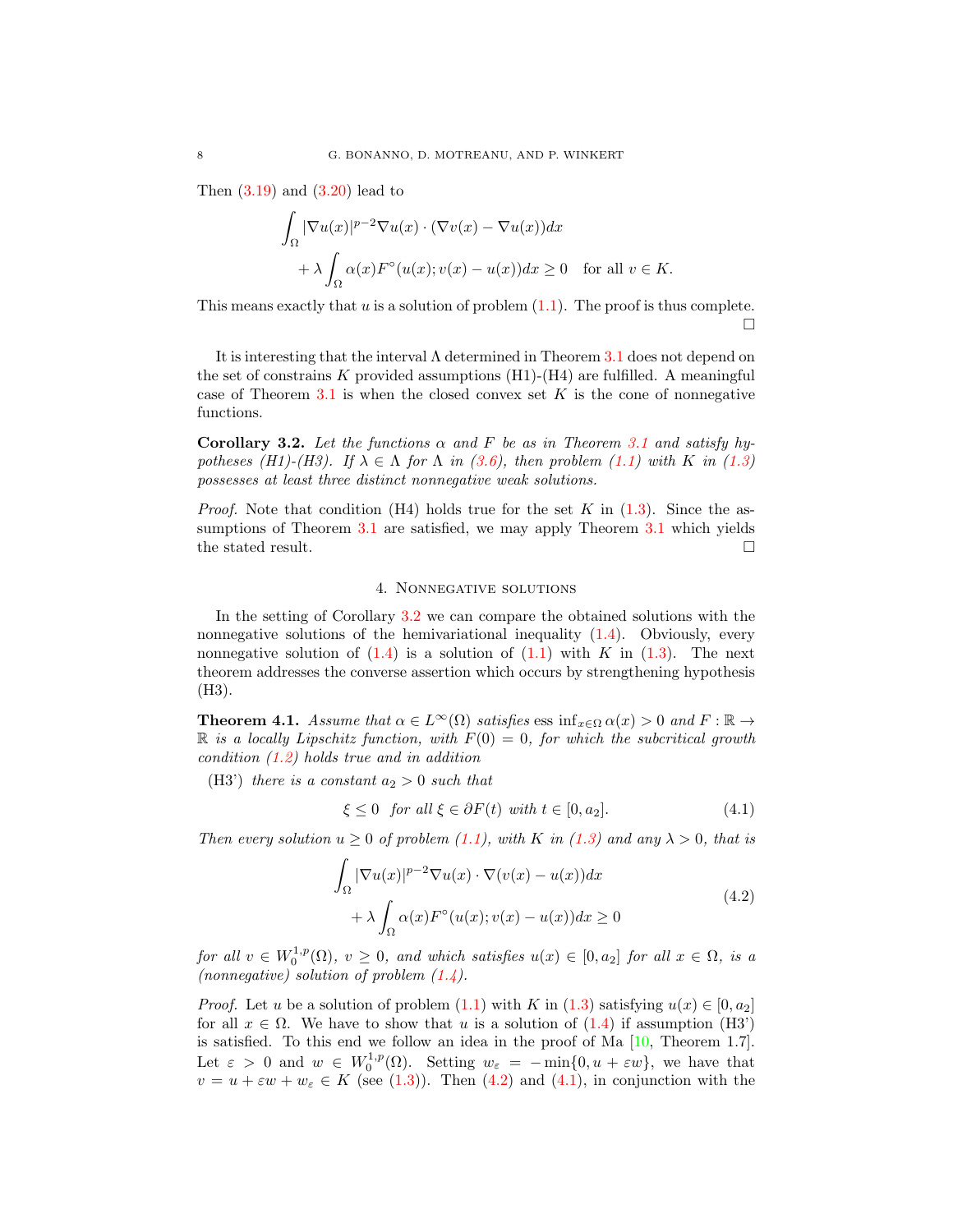subadditivity of  $F^0(u; \cdot)$  and a basic property of the generalized gradient  $\partial F$  (see [\[6,](#page-10-10) p. 10]), yield

$$
\int_{\Omega} |\nabla u(x)|^{p-2} \nabla u(x) \cdot \nabla w(x) dx + \lambda \int_{\Omega} \alpha(x) F^{\circ}(u(x); w(x)) dx
$$
  
\n
$$
\geq -\varepsilon^{-1} \int_{\Omega} |\nabla u(x)|^{p-2} \nabla u(x) \cdot \nabla w_{\varepsilon}(x) dx - \varepsilon^{-1} \lambda \int_{\Omega} \alpha(x) F^{\circ}(u(x); w_{\varepsilon}(x)) dx
$$
  
\n
$$
\geq \int_{\{u + \varepsilon w < 0\}} |\nabla u(x)|^{p-2} \nabla u(x) \cdot \nabla w(x) dx
$$
  
\n
$$
- \varepsilon^{-1} \lambda \int_{\{u + \varepsilon w < 0\}} \alpha(x) \max_{\xi \in \partial F(u(x))} [\xi(-u(x) - \varepsilon w(x))] dx
$$
  
\n
$$
= \int_{\{u + \varepsilon w < 0\}} |\nabla u(x)|^{p-2} \nabla u(x) \cdot \nabla w(x) dx
$$
  
\n
$$
+ \varepsilon^{-1} \lambda \int_{\{u + \varepsilon w < 0\}} \alpha(x) (\max \partial F(u(x)) (u(x) + \varepsilon w(x)) dx
$$
  
\n
$$
\geq \int_{\{u + \varepsilon w < 0\}} |\nabla u(x)|^{p-2} \nabla u(x) \cdot \nabla w(x) dx.
$$

Since  $\nabla u = 0$  on  $\{u = 0\}$  (see, e.g., [\[9,](#page-10-14) Lemma 7.7]), letting  $\varepsilon \to 0$  in the inequality above leads to the conclusion that u solves problem  $(1.4)$ .

Next we set forth a further connection between the problems  $(1.1)$  and  $(4.2)$ which is related to a priori estimates of the solutions.

<span id="page-8-0"></span>**Theorem 4.2.** Assume that  $\alpha \in L^{\infty}(\Omega)$  satisfies ess inf<sub>x∈Ω</sub>  $\alpha(x) > 0$ ,  $F : \mathbb{R} \to \mathbb{R}$ is a locally Lipschitz function, with  $F(0) = 0$ , for which the subcritical growth condition  $(1.2)$  holds true, and in addition

(H5) there is a constant  $a_3 > 0$  such that

$$
\max \partial F(t) \ge 0 \text{ for all } t \ge a_3.
$$

Then for every solution  $u \geq 0$  of problem [\(1.1\)](#page-0-0) with K in [\(1.3\)](#page-1-2), the following alternative hold: either inf  $u < a_3$  or u solves problem  $(1.4)$ .

*Proof.* Let u be a solution of problem  $(1.1)$  with K in  $(1.3)$  and some  $\lambda > 0$ (equivalently, u solves problem [\(4.2\)](#page-7-3)) such that  $u \ge a_3$ . For any  $\varepsilon > 0$  and  $w \in$  $W_0^{1,p}(\Omega)$ , taking the same test function  $v = u + \varepsilon w + w_{\varepsilon}$  as in the proof of Theorem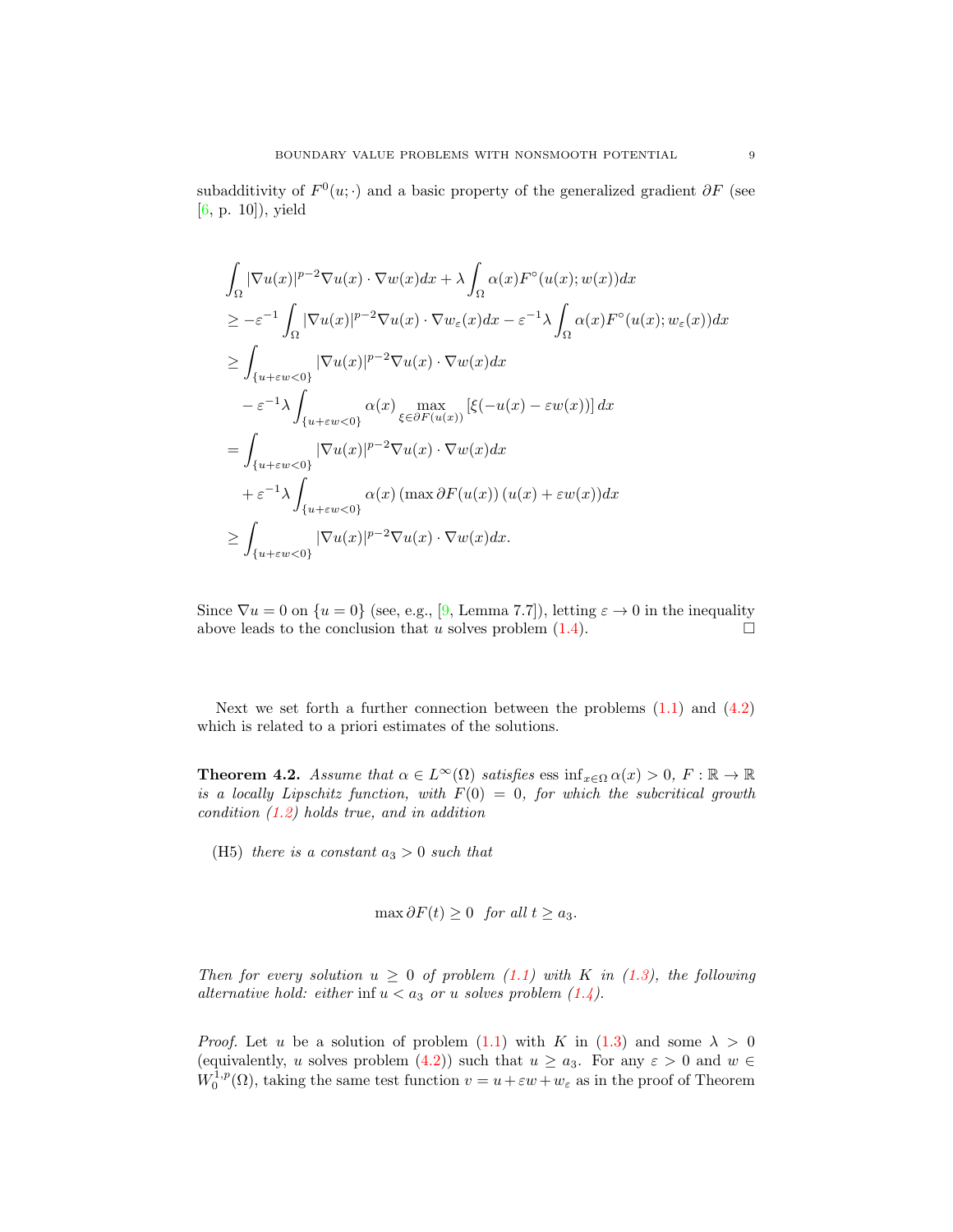[4.2,](#page-8-0) the calculation therein gives

$$
\int_{\Omega} |\nabla u(x)|^{p-2} \nabla u(x) \cdot \nabla w(x) dx + \lambda \int_{\Omega} \alpha(x) F^{\circ}(u(x); w(x)) dx
$$
  
\n
$$
\geq \int_{\{u + \varepsilon w < 0\}} |\nabla u(x)|^{p-2} \nabla u(x) \cdot \nabla w(x) dx
$$
  
\n
$$
+ \varepsilon^{-1} \lambda \int_{\{u + \varepsilon w < 0\}} \alpha(x) (\max \partial F(u(x)) (u(x) + \varepsilon w(x)) dx
$$
  
\n
$$
\geq \int_{\{u + \varepsilon w < 0\}} |\nabla u(x)|^{p-2} \nabla u(x) \cdot \nabla w(x) dx
$$
  
\n
$$
+ \lambda \int_{\{u + \varepsilon w < 0\}} \alpha(x) (\max \partial F(u(x))) w(x) dx.
$$

The last inequality is valid due to hypothesis (H5) because  $u \ge a_3 > 0$ . Letting  $\varepsilon \to 0$  in the inequalities above we derive that u is a solution of problem  $(1.4)$ , which completes the proof.  $\Box$ 

**Remark 4.3.** It is shown in [\[4\]](#page-10-15) that, if the growth condition [\(1.2\)](#page-1-0) holds with  $s = p$ , then  $(1.4)$  is equivalent to a differential inclusion problem involving the generalized gradient ∂F.

<span id="page-9-1"></span>**Remark 4.4.** Hypothesis (H3') is a condition stronger than (H3) provided  $F(0) \leq$ 0. Indeed, by Lebourg's mean value theorem (see  $[6,$  Theorem 2.3.7]), for every  $t \in (0, a_2]$  there is  $\zeta \in (0, t)$  such that  $F(t) = F(0) + \zeta t \leq \zeta t$ . Thus (H3') implies (H3).

We provide an example for which all our hypotheses are satisfied, so all our results apply.

**Example 4.5.** Using the notation in Theorem [3.1](#page-3-0) let us fix constants  $a_1 > 0$ ,  $a_2 > \kappa a_1, \ 1 < r_1 < r_2 < p^*$  and

$$
c > \max \left\{ a_2^{p-1} \left( \underset{x \in \Omega}{\text{ess inf}} \alpha(x) \right)^{-1} \left( K_1 \frac{1}{a_1^{p-1}} + K_2 a_1^{s-p} \right) + \max \{ a_2^{r_1-1}, a_2^{r_2-1} \}, \max \{ r_1 a_1^{r_1-1}, r_2 a_2^{r_2-1} \} \right\}.
$$
\n
$$
(4.3)
$$

Define the function  $F : \mathbb{R} \to \mathbb{R}$  by

<span id="page-9-0"></span>
$$
F(\xi) = \begin{cases} 0 & \text{if } \xi \le 0\\ -c\xi + \max\{\xi^{r_1}, \xi^{r_2}\} & \text{if } \xi > 0. \end{cases}
$$

Then F is locally Lipschitz with the generalized gradient

$$
\partial F(\xi) = \begin{cases}\n0 & \text{if } \xi < 0 \\
[-c, 0] & \text{if } \xi = 0 \\
-c + r_1 \xi^{r_1 - 1} & \text{if } 0 < \xi < 1 \\
[-c + r_1, -c + r_2] & \text{if } \xi = 1 \\
-c + r_2 \xi^{r_2 - 1} & \text{if } \xi > 1.\n\end{cases}
$$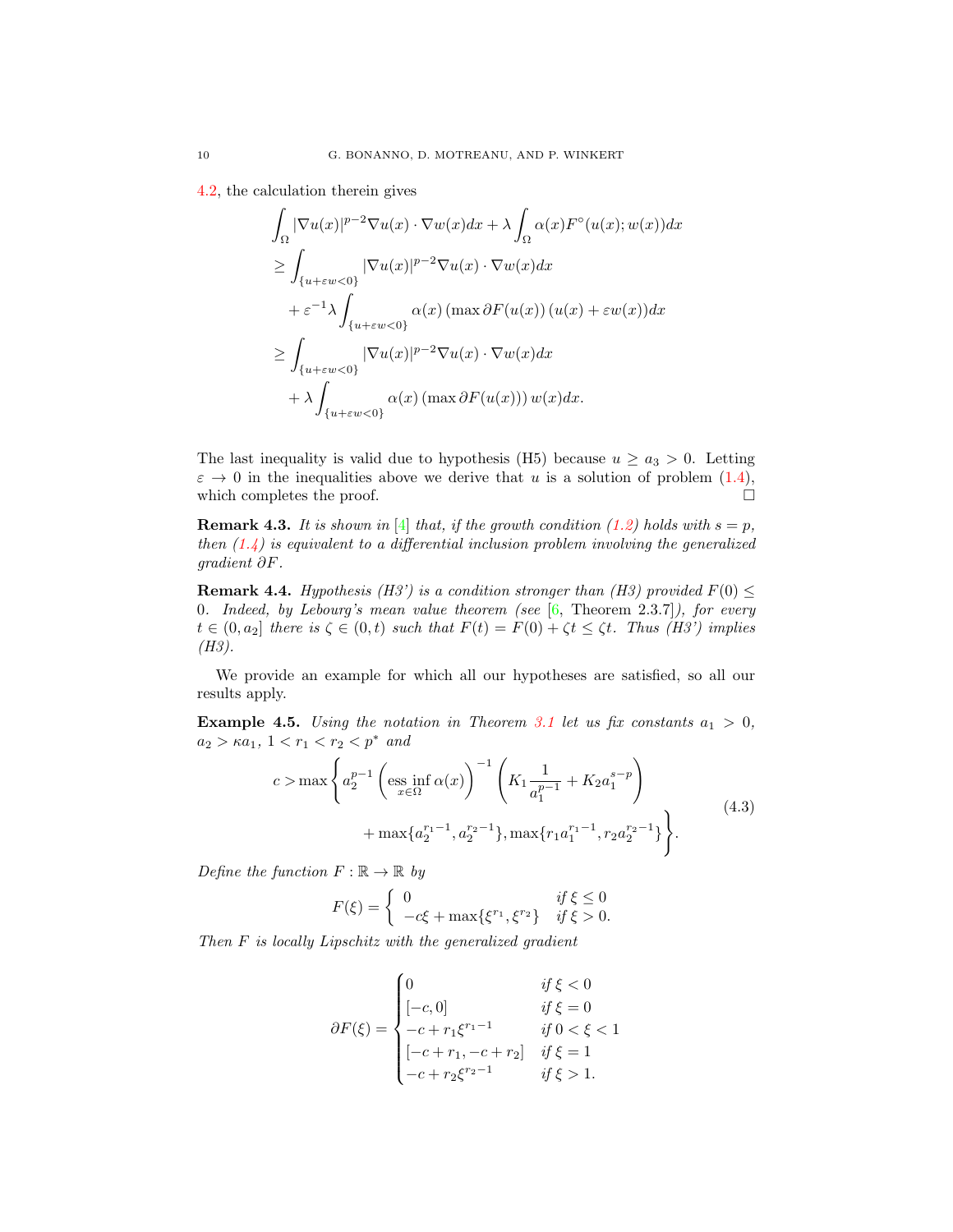The fact that  $(H1)$  is satisfied follows directly from  $(4.3)$  and the expression of F. Furthermore, we derive that

$$
\limsup_{\xi \to +\infty} \frac{-F(\xi)}{\xi^p} = \limsup_{\xi \to +\infty} \left[ \frac{c}{\xi^{p-1}} - \max\{\xi^{r_1-p}, \xi^{r_2-p}\} \right] \le 0,
$$

so  $(H2)$  holds true. Hypothesis  $(H3')$  is a straightforward consequence of the expression of  $\partial F$  and [\(4.3\)](#page-9-0). In view of Remark [4.4,](#page-9-1) we infer that (H3) is valid. We have already noted that  $(H_4)$  is true for K in  $(1.3)$ . In order to check  $(H5)$ , it is sufficient to take any  $a_3$  with  $r_2 a_3^{r_2-1} > c$ , which in particular ensures through  $(4.3)$ that  $a_3 > a_2$ .

#### **REFERENCES**

- <span id="page-10-3"></span>[1] G. Bonanno, P. Candito, Non-differentiable functionals and applications to elliptic problems with discontinuous nonlinearities, J. Differential Equations 244 (2008), no. 12, 3031-3059.
- <span id="page-10-4"></span>[2] G. Bonanno, D. Motreanu, P. Winkert, Variational-hemivariational inequalities with small perturbations of nonhomogeneous Neumann boundary conditions, J. Math. Anal. Appl. 381 (2011), no. 2, 627-637.
- <span id="page-10-5"></span>[3] G. Bonanno, P. Winkert, *Multiplicity results to a class of variational-hemivariational in*equalities, Topol. Methods Nonlinear Anal., to appear.
- <span id="page-10-15"></span>[4] S. Carl, Equivalence of some multi-valued elliptic variational inequalities and variationalhemivariational inequalities, Adv. Nonlinear Stud. 11 (2011), no. 2, 247–263.
- <span id="page-10-11"></span>[5] K. C. Chang, Variational methods for nondifferentiable functionals and their applications to partial differential equations, J. Math. Anal. Appl. 80 (1981), 102–129.
- <span id="page-10-10"></span>[6] F. H. Clarke, Optimization and Nonsmooth Analysis, Classics in Applied Mathematics, vol. 5, SIAM, Philadelphia, 1990.
- <span id="page-10-6"></span>[7] G. D'Aguì, G. Molica Bisci, *Three non-zero solutions for elliptic Neumann problems*, Anal. Appl. (Singap.) 9 (2011), no. 4, 383–394.
- <span id="page-10-7"></span>[8] H. Lisei, C. Varga, Multiple solutions for a differential inclusion problem with nonhomogeneous boundary conditions, Numer. Funct. Anal. Optim. 30 (2009), no. 5-6, 566-581.
- <span id="page-10-14"></span>[9] D. Gilbard, N. S. Trudinger, Elliptic partial differential equations of second order, Classics in Mathematics. Springer-Verlag, Berlin, 2001.
- <span id="page-10-13"></span>[10] L. Ma, Mountain pass on a closed convex set, J. Math. Anal. Appl. 205 (1997), no. 2, 531–536.
- <span id="page-10-8"></span>[11] S. A. Marano, D. Motreanu, On a three critical points theorem for non-differentiable functions and applications to nonlinear boundary value problems, Nonlinear Anal. 48 (2002), no. 1, 37– 52.
- <span id="page-10-0"></span>[12] D. Motreanu, P. D. Panagiotopoulos, Minimax Theorems and Qualitative Properties of the Solutions of Hemivariational Inequalities, Nonconvex Optim. Appl. 29 Kluwer, Dordrecht, 1998.
- <span id="page-10-1"></span>[13] D. Motreanu, V. Rădulescu, Variational and Non-variational Methods in Nonlinear Analysis and Boundary Value Problems, Nonconvex Optimization and Applications, Kluwer Academic Publishers 2003.
- <span id="page-10-9"></span>[14] D. Motreanu, P. Winkert, Variational-hemivariational inequalities with nonhomogeneous Neumann boundary condition, Matematiche (Catania) 65 (2010), no. 2, 109–119.
- <span id="page-10-2"></span>[15] B. Ricceri, A further refinement of a three critical points theorem, Nonlinear Anal. **74** (2011), no. 18, 7446–7454.
- <span id="page-10-12"></span>[16] G. Talenti, Best constant in Sobolev inequality, Ann. Mat. Pura Appl. (4) 110 (1976), 353– 372.